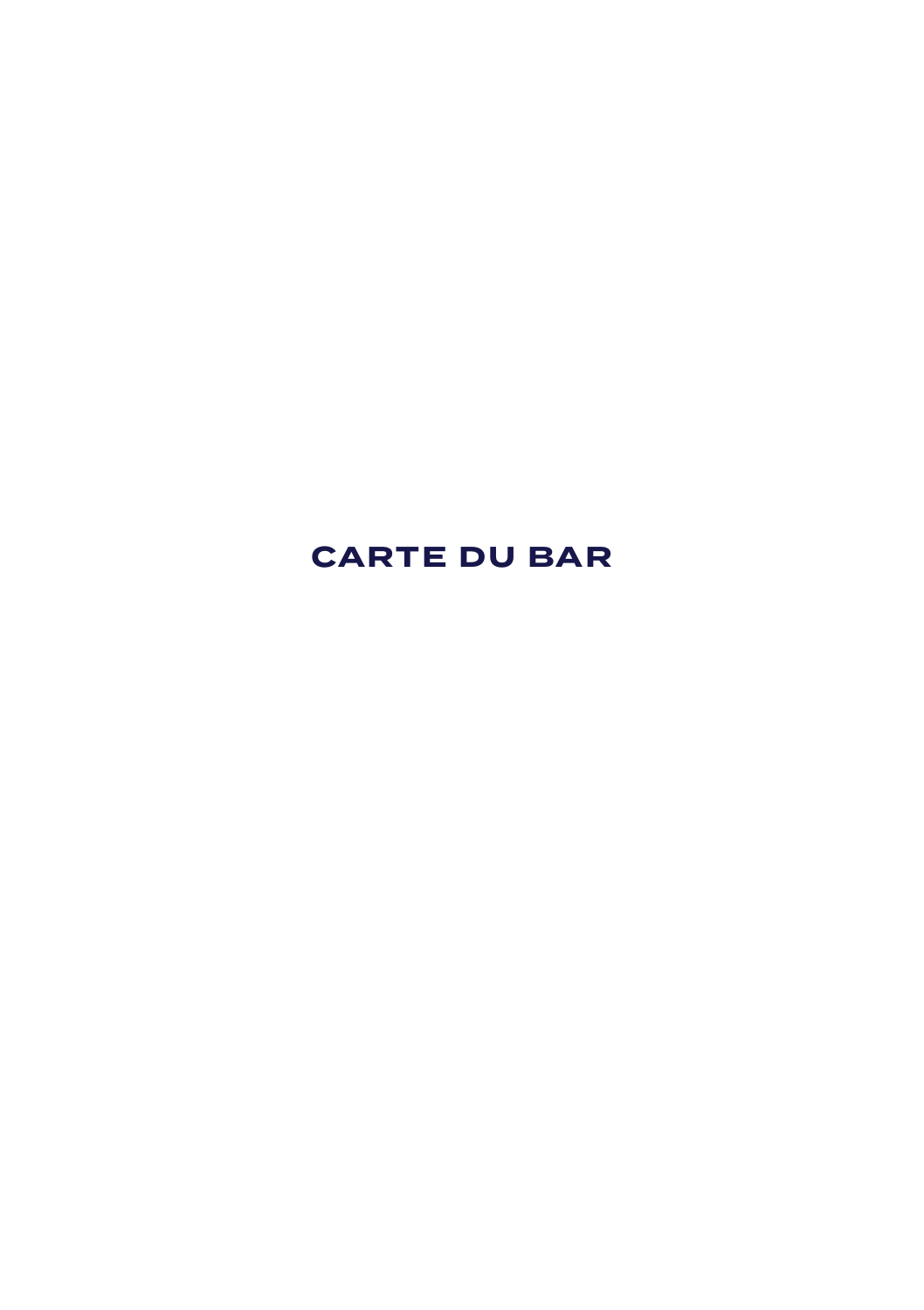# **BOISSON CHAUDE — HOT BEVERAGE**

### **CAFÉ — COFFEE**

| Expresso, décaféiné Espresso, decaf |   |
|-------------------------------------|---|
| Double expresso Double espresso     | 8 |
| Noisette Espresso macchiato         | 6 |
| Café crème Milk coffee              | 8 |
| Café latte Latte macchiato          | 8 |
| Cappuccino Cappuccino               | 8 |
| Frappuccino Cold Cappuccino         | 8 |
| Café frappé <i>Iced Coffee</i>      | 8 |
| Chocolat chaud Hot chocolate        | 8 |
|                                     |   |

**8**

**8**

# **THÉ VERT BIO — GREEN TEA BIO PASCAL HAMOUR**

**Sencha, Darjeeling, Jasmin, 4 fruits rouges**

# **THÉ NOIR BIO — BLACK TEA BIO PASCAL HAMOUR**

**Breakfast, Ceylan, Earl grey, Lapsang souchong**

#### **INFUSION D'EMMANUELLE DU JARDIN DE LA PIBOULE 8**

**Verveine, Camomille, Méditerranée, Sérénité**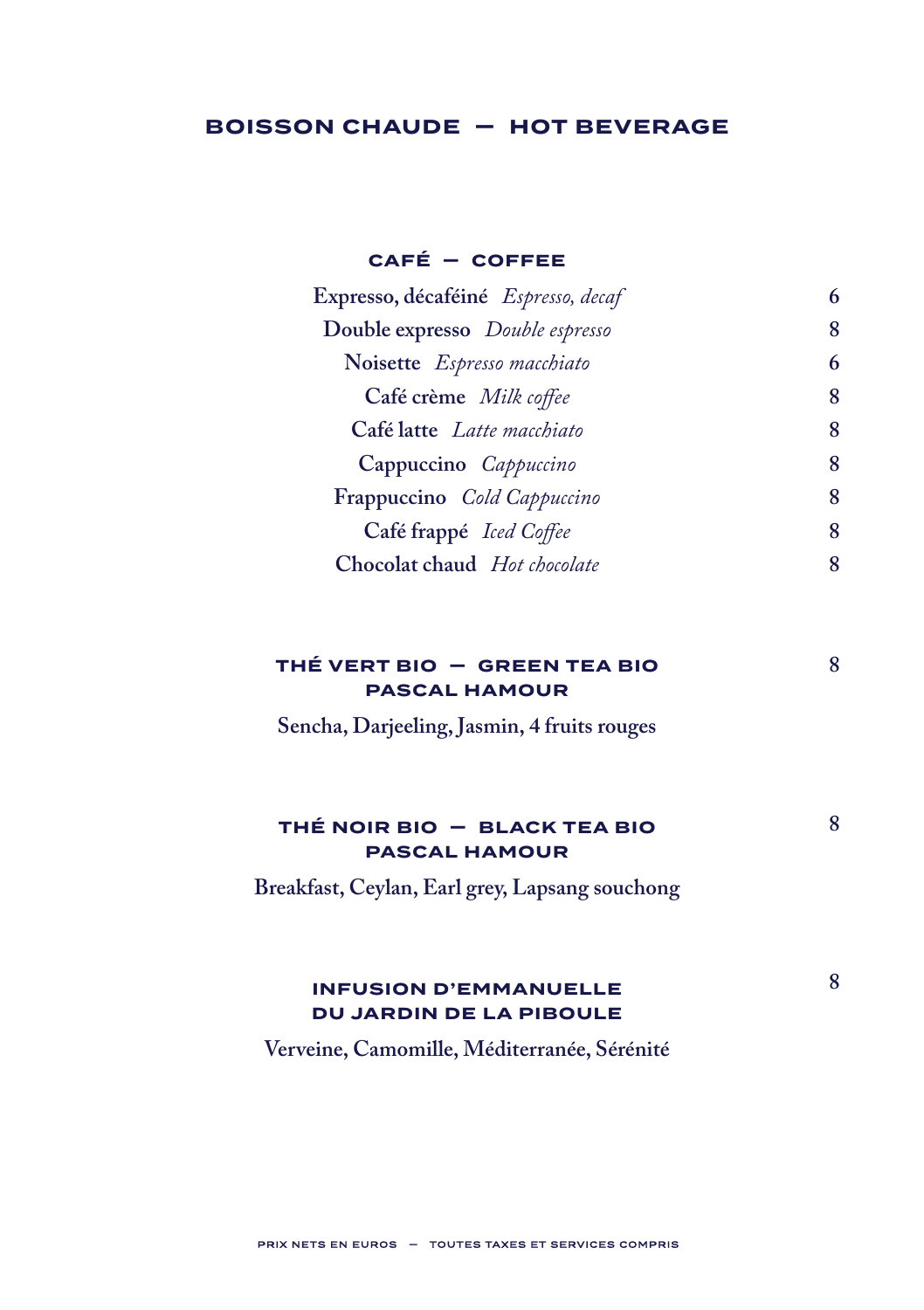# **EAU MINÉRALE - MINERAL WATER**

| Evian 75 cl     |    |
|-----------------|----|
| Badoit 75 cl    |    |
| Chateldon 75 cl | 11 |

| Evian 33 cl   |  |
|---------------|--|
| Perrier 33 cl |  |

# **SODA**

| Coca Cola              |   |
|------------------------|---|
| Coca Cola zéro         | 8 |
| Orangina               | 8 |
| <b>Schweppes Tonic</b> | 8 |
| Limonade               | 8 |
| <b>Red Bull</b>        |   |
|                        |   |

8

Thé glacé maison Homemade iced tea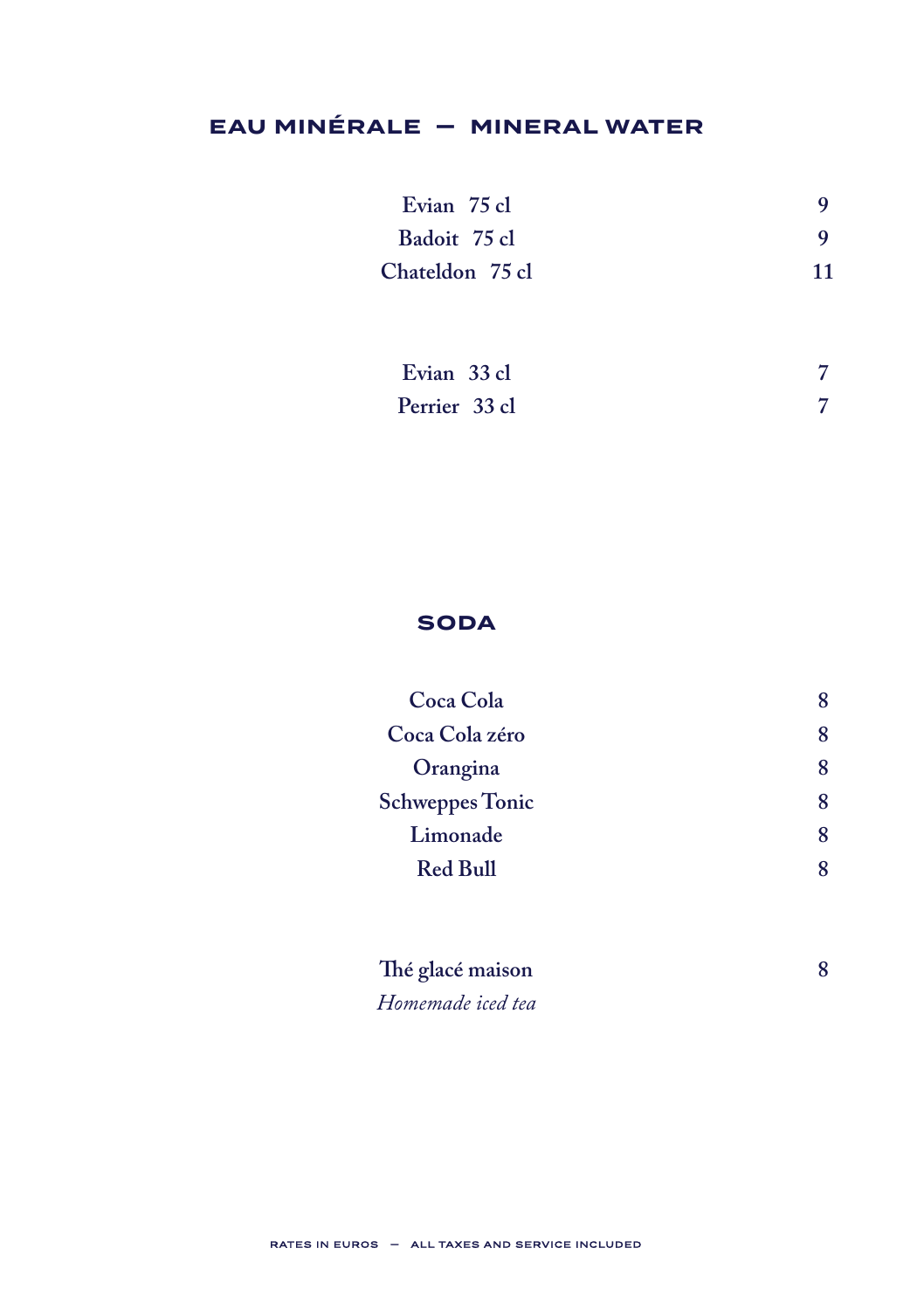## **JUS DE FRUIT - JUICE**

### **JUS DE FRUIT ET NECTAR BIO MAISON BENEDETTI 33 CL**

Pomme Apple Pomme framboise Apple raspberry Tomate Tomato Abricot Apricot Pêche Peach

JUS DE FRUITS PRESSÉ - FRESH JUICE  $10$ 

> Orange Orange Citron Lemon Pamplemousse Grapefruit

#### **JUS DÉTOXIFIANT - DETOX** 12

**GREEN:** Pomme, céleri, concombre, citron vert Apple, celery, cucumber, lime

#### **ENERGY:**

Orange, carotte, citron, gingembre Orange, carrot, lemon, ginger

PRIX NETS EN EUROS - TOUTES TAXES ET SERVICES COMPRIS

 $10$ 

12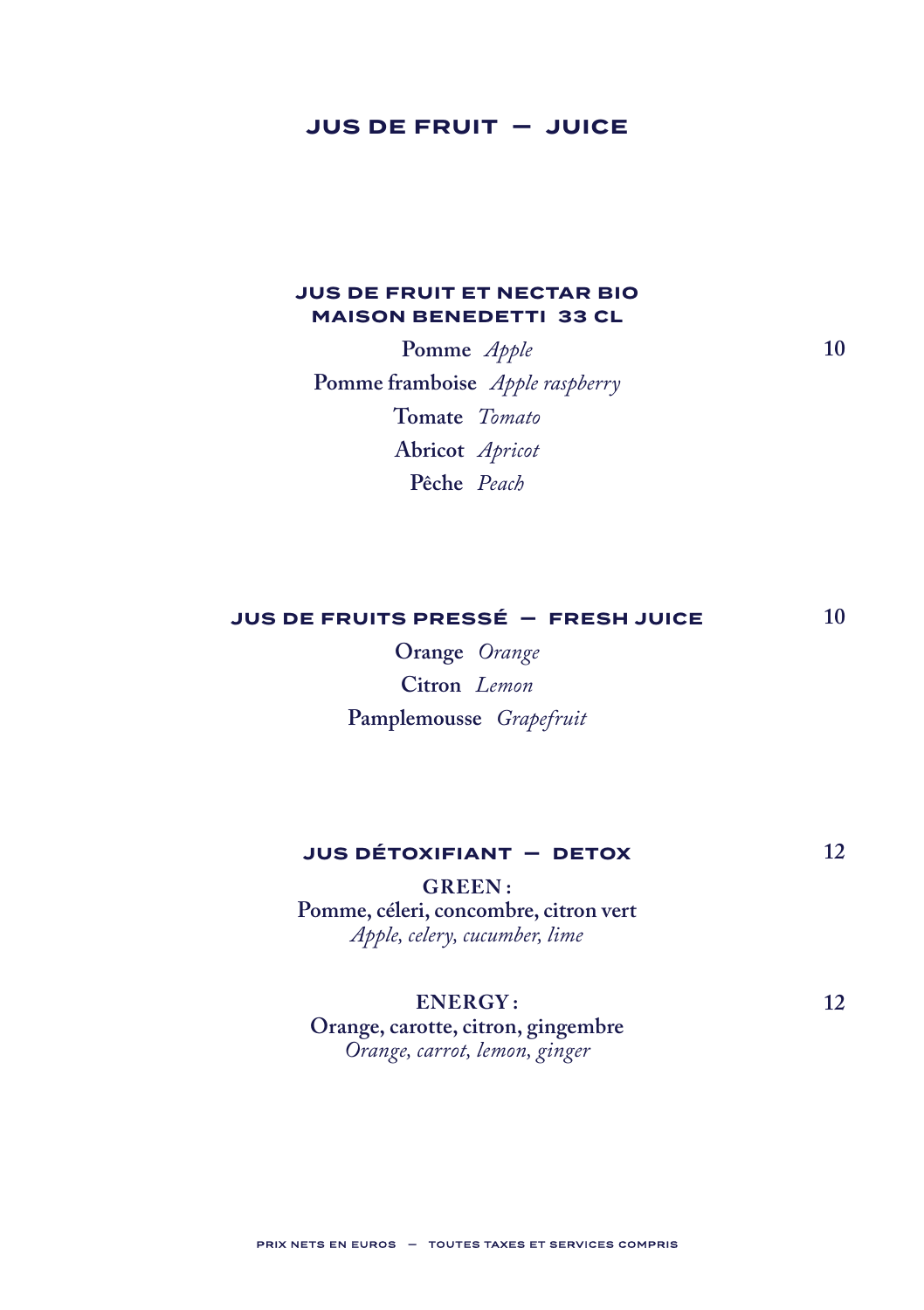## **CHAMPAGNE**

| Coupe Laurent-Perrier Brut              | 20 |
|-----------------------------------------|----|
| Coupe Laurent-Perrier Rosé              | 26 |
| Coupe Billecart-Salmon, Blanc de Blancs | 30 |

# **VIN — WINE**

#### **ROSE**

| Côtes de Provence, La Figuière Première - BIO, 2021 | 11 |
|-----------------------------------------------------|----|
| Côtes de Provence, Whispering Angel, 2021           | 14 |
| Côtes de Provence, Minuty, Rosé et Or, 2021         | 15 |

### **BLANC — WHITE**

| Côtes de Provence, La Figuière Première - BIO, 2020   | 11 |
|-------------------------------------------------------|----|
| Chablis, Jean Marc Brocard, Sainte Claire - BIO, 2019 | 14 |
| Pouilly Fumé, Pascal Jolivet, Terre Blanche, 2020     | 15 |

### **ROUGE — RED**

| Côtes de Provence, Les Valentines, La Gourmande, 2016 | 12 |
|-------------------------------------------------------|----|
| Haut Médoc, Second de Camensac, 2016                  | 15 |
| Savigny Les Beaunes, Domaine Dubois                   | 16 |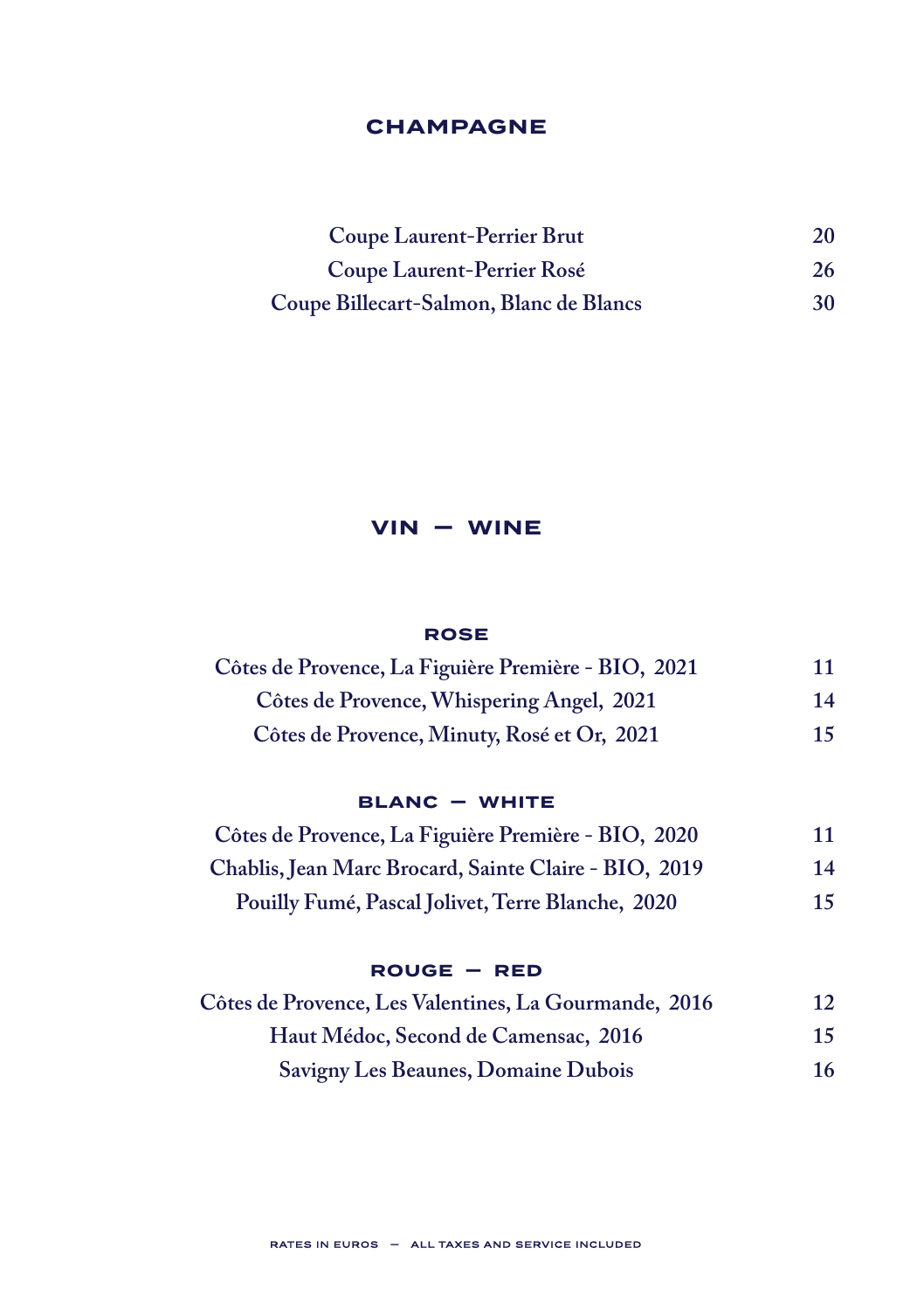# $BIERE - BEER$

| Corona                              | 11 |
|-------------------------------------|----|
| <b>Bière Blonde of Saint-Tropez</b> | 11 |
| Hoegaarden Blanche                  | 11 |

# APÉRITIF - APERITIF

| ANISÉ 4 CL                                      | 12 |
|-------------------------------------------------|----|
| Servi avec une Evian 33 cl                      |    |
| Served with an Evian 33 cl                      |    |
| Pastis 12/12, Pastis 51, Ricard, Henri Bardouin |    |
| <b>GENTIANE 6 CL</b>                            | 14 |
| Suze                                            |    |
| <b>BITTER 6 CL</b>                              | 14 |
| Apérol, Campari                                 |    |
| <b>VERMOUTH 6 CL</b>                            | 14 |
| Martini blanc, Martini rouge, Martini rosato    |    |
| <b>VIN DOUX NATUREL 7 CL</b>                    | 24 |
| Porto Ramos Pinto 10 Ans                        |    |
|                                                 |    |
| K <sub>ir</sub>                                 | 14 |

| NH                   | . 4 |
|----------------------|-----|
| <b>Kir Royal</b>     | 22  |
| <b>Aperol Spritz</b> | 22  |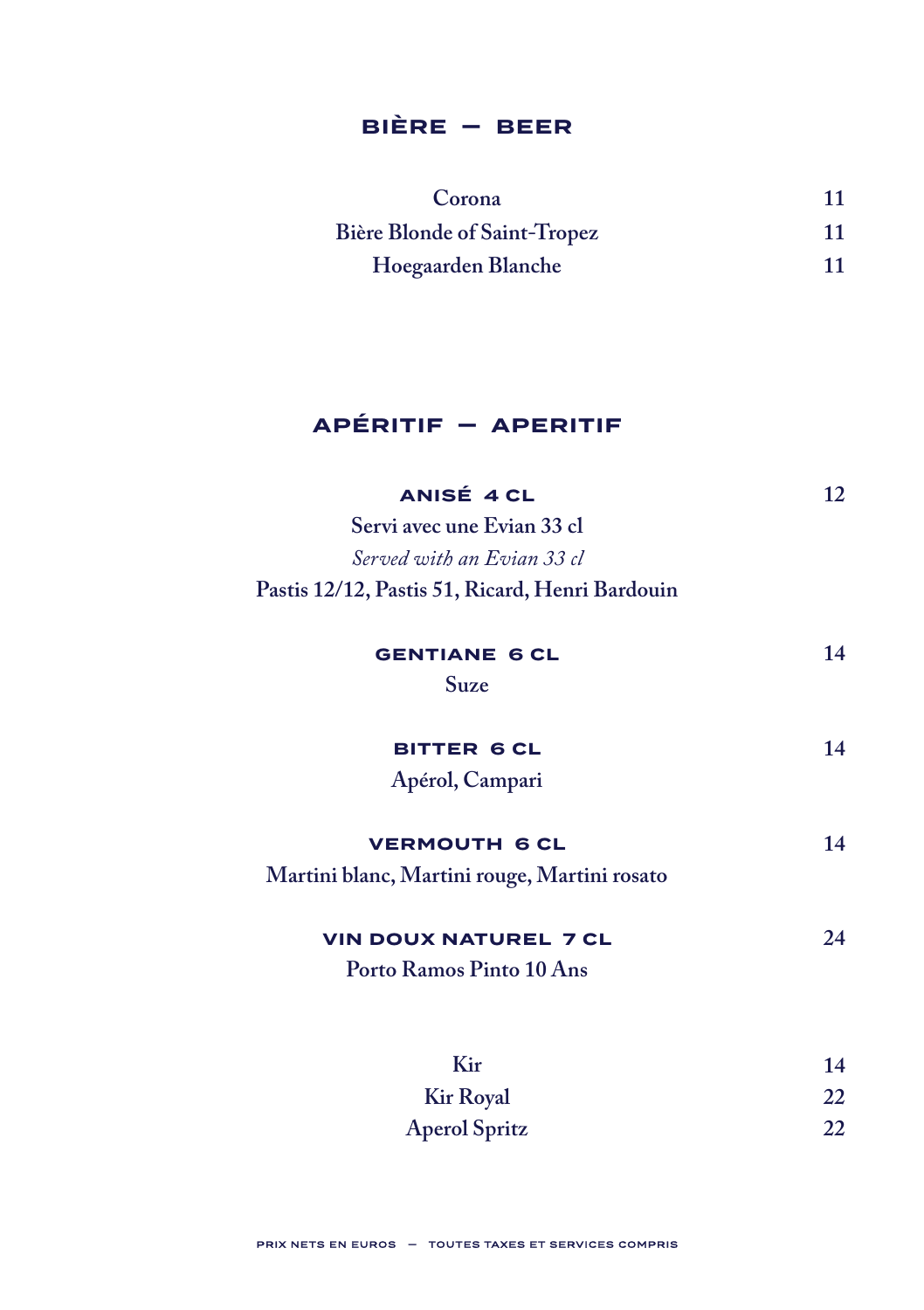## **COCKTAIL CLASSIQUE — CLASSIC COCKTAIL 22**

### **MOJITO**

**Rhum Pampero Anejo Especial, menthe fraîche, citron vert, cassonade, perrier** *Pampero Anejo Especial rum, fresh mint, lime juice, brown sugar, sparkling water*

#### **CAÏPIRINHA**

**Cachaça Leblon, citron vert, cassonade** *Leblon cachaça, lime juice, brown sugar*

#### **COSMOPOLITAN**

**Vodka Belvedere, Cointreau, citron vert, cranberry** *Belvedere vodka, Cointreau liquor, lime juice, cranberry juice*

#### **MOSCOW MULE**

**Vodka Belvedere, citron vert, Angostura Bitter, Ginger Beer** *Belvedere vodka, lime juice, Bitter Angostura, Ginger Beer*

#### **DAÏQUIRI**

**Rhum Pampero Blanco, citron vert, sucre de canne** *Pampero Blanco rum, lime juice, sugar syrup*

#### **DRY MARTINI**

**Gin Tanqueray ou vodka Belvedere, Martini extra dry** *Tanqueray gin or Belvedere vodka, extra dry Martini*

#### **EXPRESSO MARTINI**

**Vodka Belvedere, liqueur Kalhua, café expresso, sucre de canne** *Belvedere vodka, kalhua liquor, expresso coffee, sugar syrup*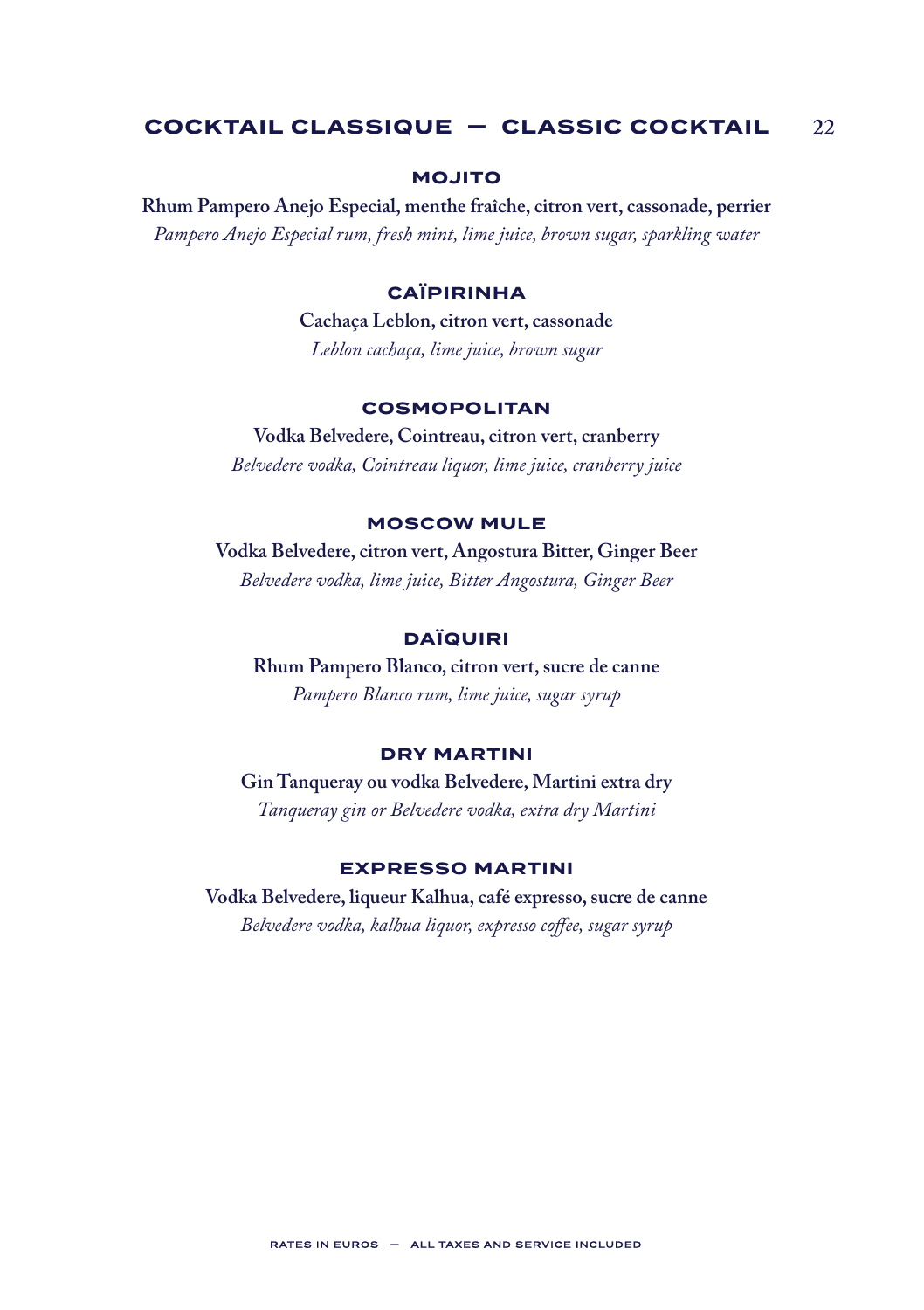#### **25 COCKTAIL SIGNATURE — SIGNATURE COCKTAIL**

#### **LA PISCINE DE ROMY SCHNEIDER**

**Champagne Laurent-Perrier, liqueur de Saint-Germain, citron vert, sirop de concombre**

*Laurent-Perrier brut champagne, Saint-Germain elderflower liquor, lime juice, cucumber syrup*

#### **TU VEUX OU TU VEUX PAS DE BRIGITTE BARDOT**

**Tequila Don Julio Blanco, purée de pastèque, Cointreau, citron vert, sirop de poivron et touche de piment**

*Don Julio Blanco Tequila, watermelon juice, Cointreau liquor, lime juice, sweet red pepper and hot pepper syrup*

### **L'ÉCUME DES JOURS DE BORIS VIAN**

**Vodka Belvedere, essence de romarin, Martini Bianco, jus de pomme, citron vert, sirop de vanille, blanc d'œuf**

*Belvedere vodka, rosemary essence, apple juice, lime juice, vanilla syrup, egg white*

#### **ET MOURIR DE PLAISIR DE ROGER VADIM**

**Gin Tanqueray, Chambord, Swiss Mountain Tonic, framboises fraîches, basilic, citron vert**

*Gin Tanqueray, Chambord liquor, Swiss Mountain Tonic, fresh raspberry, basil, lime juice*

#### **16 COCKTAIL SANS ALCOOL — VIRGIN COCKTAIL**

#### **VIRGIN MOJITO**

**Menthe fraîche, citron vert, cassonade, Perrier** *Fresh mint, lime juice, brown sugar, sparkling water*

#### **JOLIE MÔME DE JULIETTE GRÉCO**

**Jus de mangue, fruit de la passion, sirop de vanille** *Mango juice, passion fruit, vanilla syrup*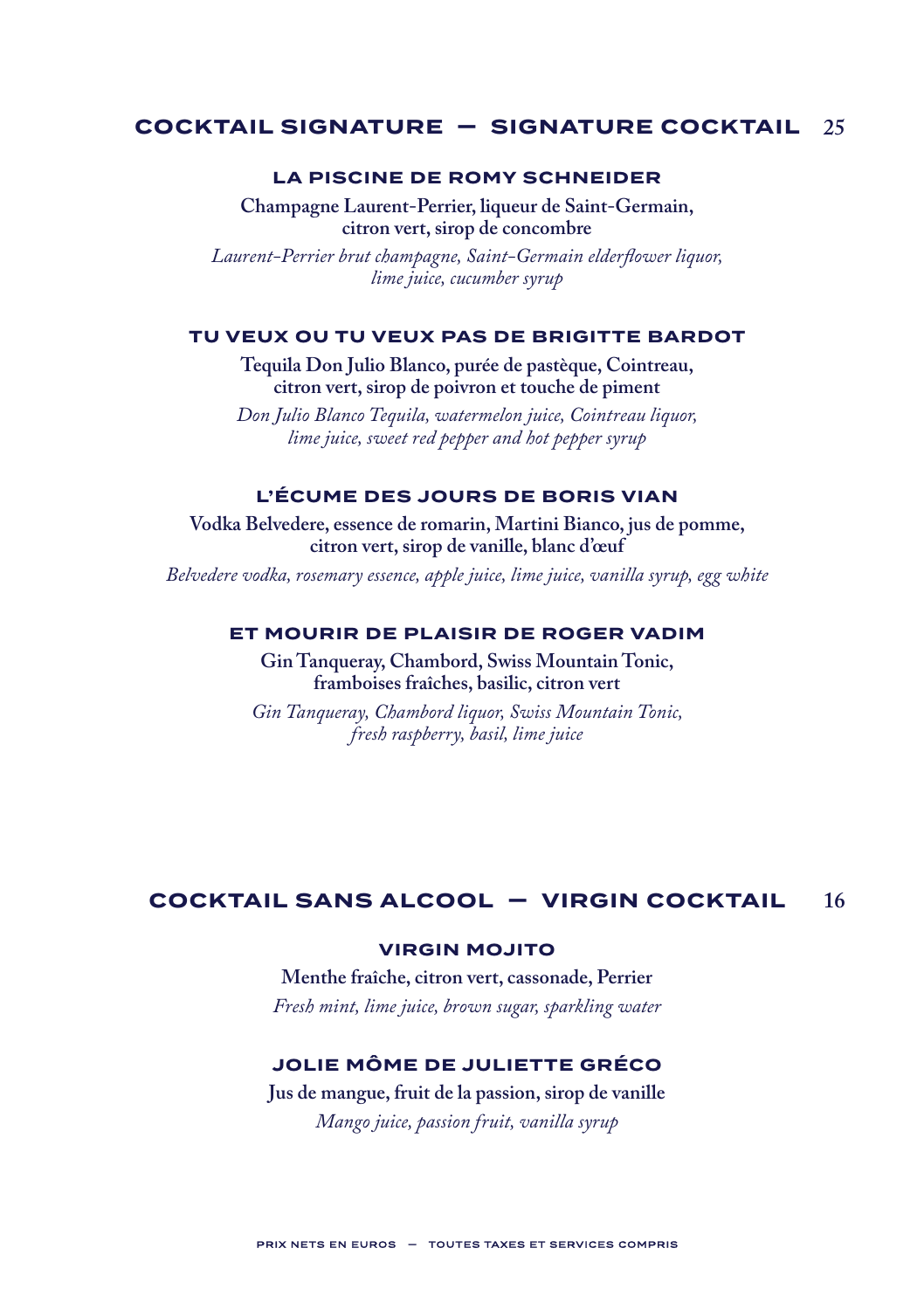# **SPIRITUEUX — SPIRITS**

**Les spiritueux peuvent être accompagnés d'un soda ou d'une eau 33 cl — 4€** *Les spiritueux peuvent être accompagnés d'un soda ou d'une eau 33 cl — 4€*

### **WHISKY 4 CL**

| Johnnie Walker Black Label, Blended (Écosse)         | 16 |
|------------------------------------------------------|----|
| Bushmills, Blended (Irlande)                         | 22 |
| Chivas 12 ans, Blended (Écosse)                      | 32 |
| Hibiki Harmony, Blended (Japon)                      | 45 |
| Johnnie Walker Blue Label, Blended (Écosse)          | 55 |
| Jack Daniel's, Sour Mash (États-Unis, Tennessee)     | 18 |
| Bulleit Rye, Bourbon (États-Unis, Kentucky)          | 20 |
| Four Roses, Bourbon (États-Unis, Kentucky)           | 20 |
| Maker's Mark, Bourbon (États-Unis, Kentucky)         | 24 |
| Lagavulin 8 ans, Single Malt (Écosse, Islay)         | 24 |
| Talisker 10 ans, Single Malt (Écosse, Highlands)     | 24 |
| Glenmorangie 10 ans, Single Malt (Écosse, Highlands) | 24 |
| Cardhu 15 ans, Single Malt (Écosse, Speyside)        | 30 |
| Oban 14 ans, Single Malt (Écosse, Highlands)         | 30 |
| Macallan 12 ans, Single Malt (Écosse, Speyside)      | 35 |
| Yamasaki 12 ans, Single Malt (Japon)                 | 50 |

### **GIN 4 CL**

| Tanqueray              | 16 |
|------------------------|----|
| <b>Bombay Sapphire</b> | 18 |
| Hendrick's             | 18 |
| Roku                   | 20 |
| <b>Gin Tropez</b>      | 24 |
| Monkey 47              | 30 |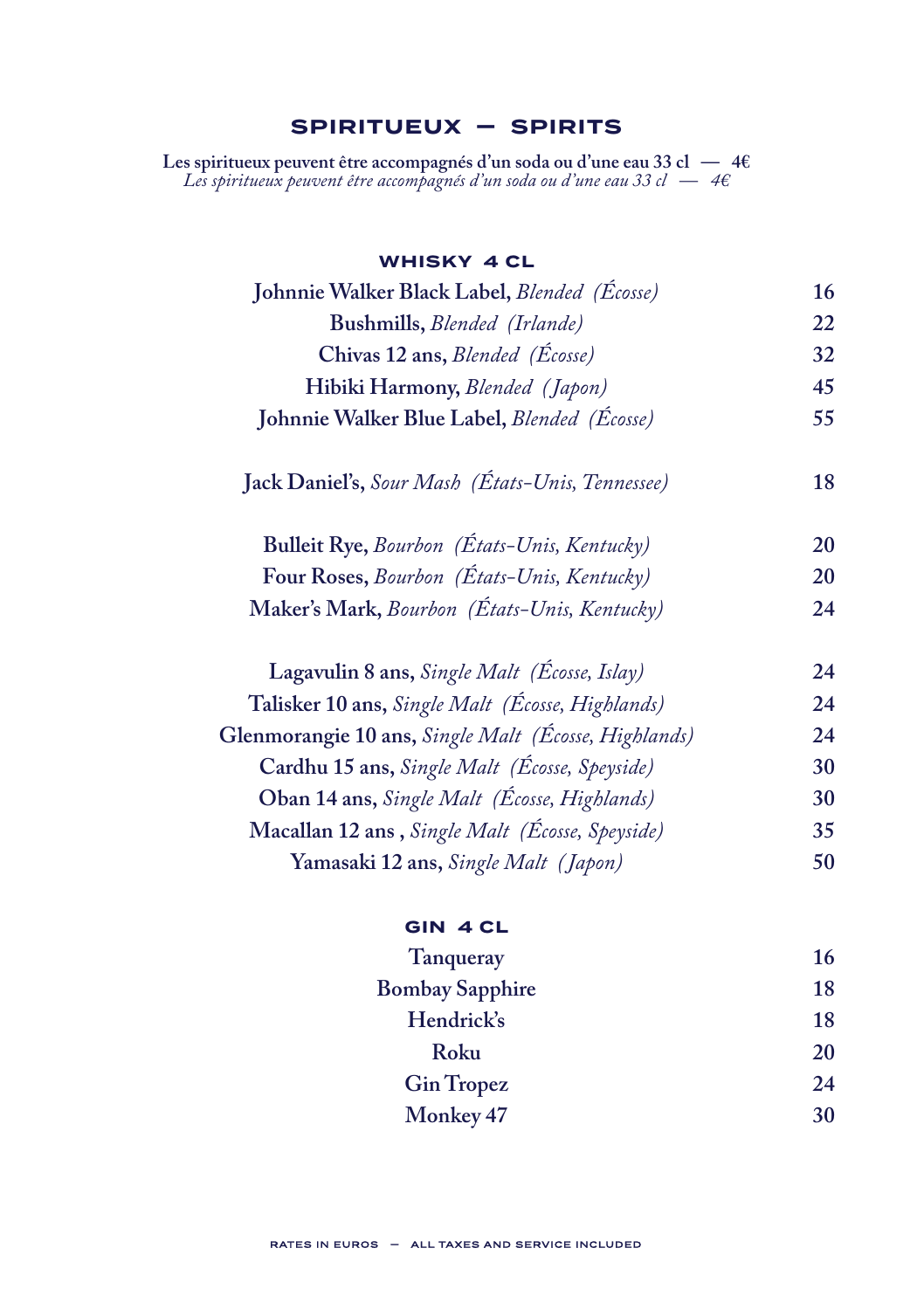| <b>VODKA 4 CL</b>       |     |
|-------------------------|-----|
| <b>Belvedere</b>        | 18  |
| Zubrowka Bison Grass    | 20  |
| <b>Grey Goose</b>       | 20  |
| Stolichnaya Elit        | 30  |
| <b>Beluga Gold Line</b> | 42  |
| <b>TEQUILA 4 CL</b>     |     |
| Don Julio Blanco        | 20  |
| Don Julio Reposado      | 24  |
| Casamigos Blanco        | 28  |
| Casamigos Anejo         | 30  |
| Clase Azul Reposado     | 40  |
| Don Julio 42            | 44  |
| <b>Patron Burdeos</b>   | 110 |
| MEZCAL, PISCO 4 CL      |     |
| Casamigos Joven         | 20  |
| Pisco Demonio           | 30  |
| RHUM - RUM 4 CL         |     |
| Pampero Blanco          | 16  |
| Pampero Anejo Especial  | 18  |
| Kraken                  | 25  |
| Don Papa Baroko         | 25  |
| Santa Teresa 1796       | 25  |
| <b>Neisson</b>          | 25  |
| Zacapa 23               | 25  |
| Diplomatico Ambassador  | 55  |

# PRIX NETS EN EUROS — TOUTES TAXES ET SERVICES COMPRIS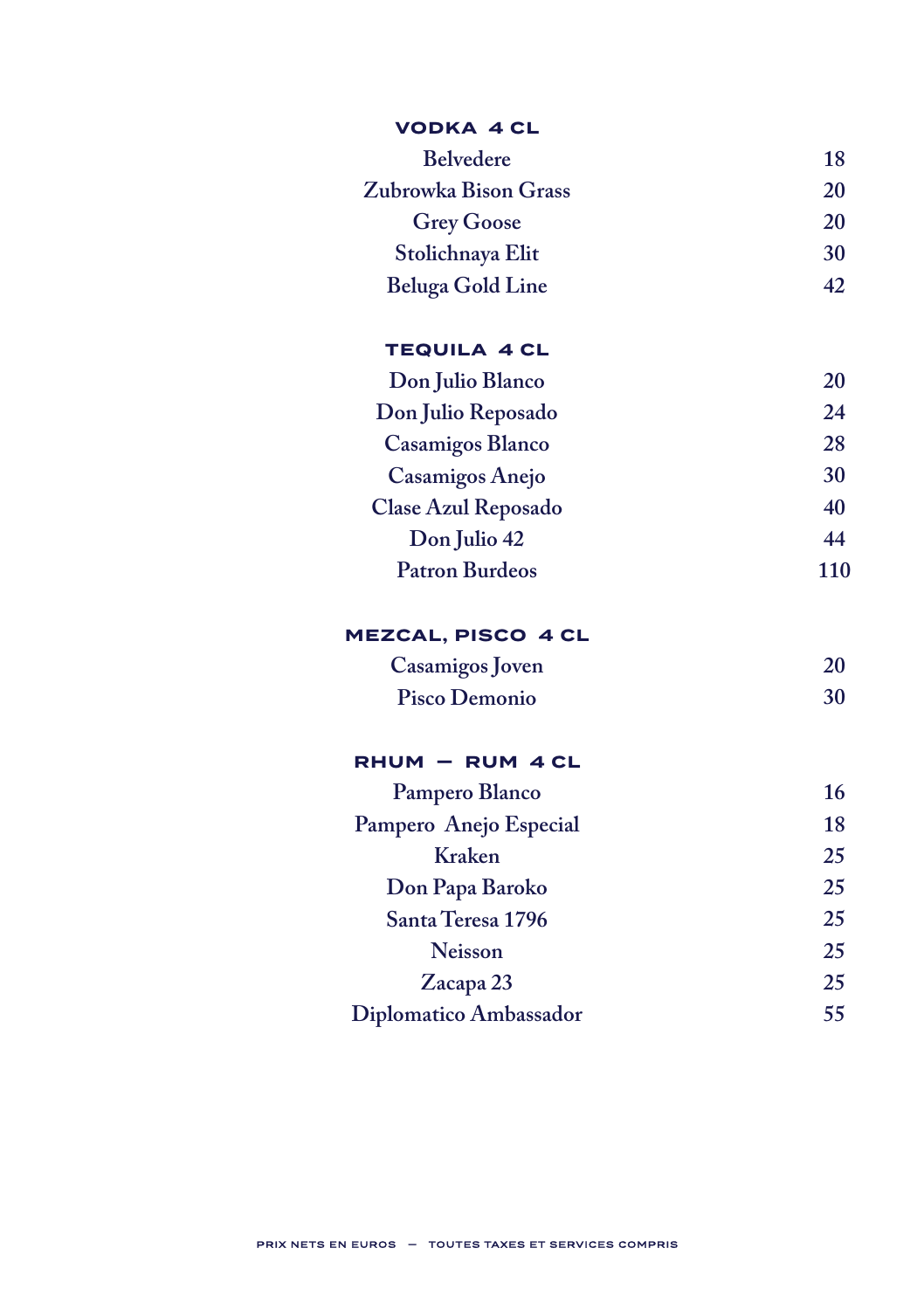|  | LIQUEUR ET CRÈME - LIQUOR AND CREAM 4 CL |  |
|--|------------------------------------------|--|
|  |                                          |  |

| <b>Amaretto Disaronno</b>     | 18  |
|-------------------------------|-----|
| Cointreau                     | 18  |
| <b>Fernet Branca</b>          | 18  |
| <b>Benedictine</b>            | 18  |
| Drambuie                      | 18  |
| <b>Southern Comfort</b>       | 18  |
| Get 27                        | 18  |
| Sambuca                       | 18  |
| Limoncello                    | 18  |
| <b>Bailey's</b>               | 18  |
| Absinthe                      | 28  |
| <b>Abricot Roulot</b>         | 28  |
| <b>Chartreuse VEP Verte</b>   | 32  |
| <b>Chartreuse VEP Jaune</b>   | 32  |
| <b>COGNAC 4 CL</b>            |     |
| Hennessy XO                   | 38  |
| <b>Hennessy Paradis</b>       | 130 |
| <b>Remy Martin Louis XIII</b> | 220 |
| <b>ARMAGNAC 4 CL</b>          |     |
| <b>Samalens</b>               | 24  |
| <b>CALVADOS 4 CL</b>          |     |
| <b>Magloire VSOP</b>          | 25  |
| <b>EAU DE VIE 4 CL</b>        |     |
| Poire William Morand          | 18  |
| Mirabelle                     | 18  |
| Framboise                     | 18  |
|                               |     |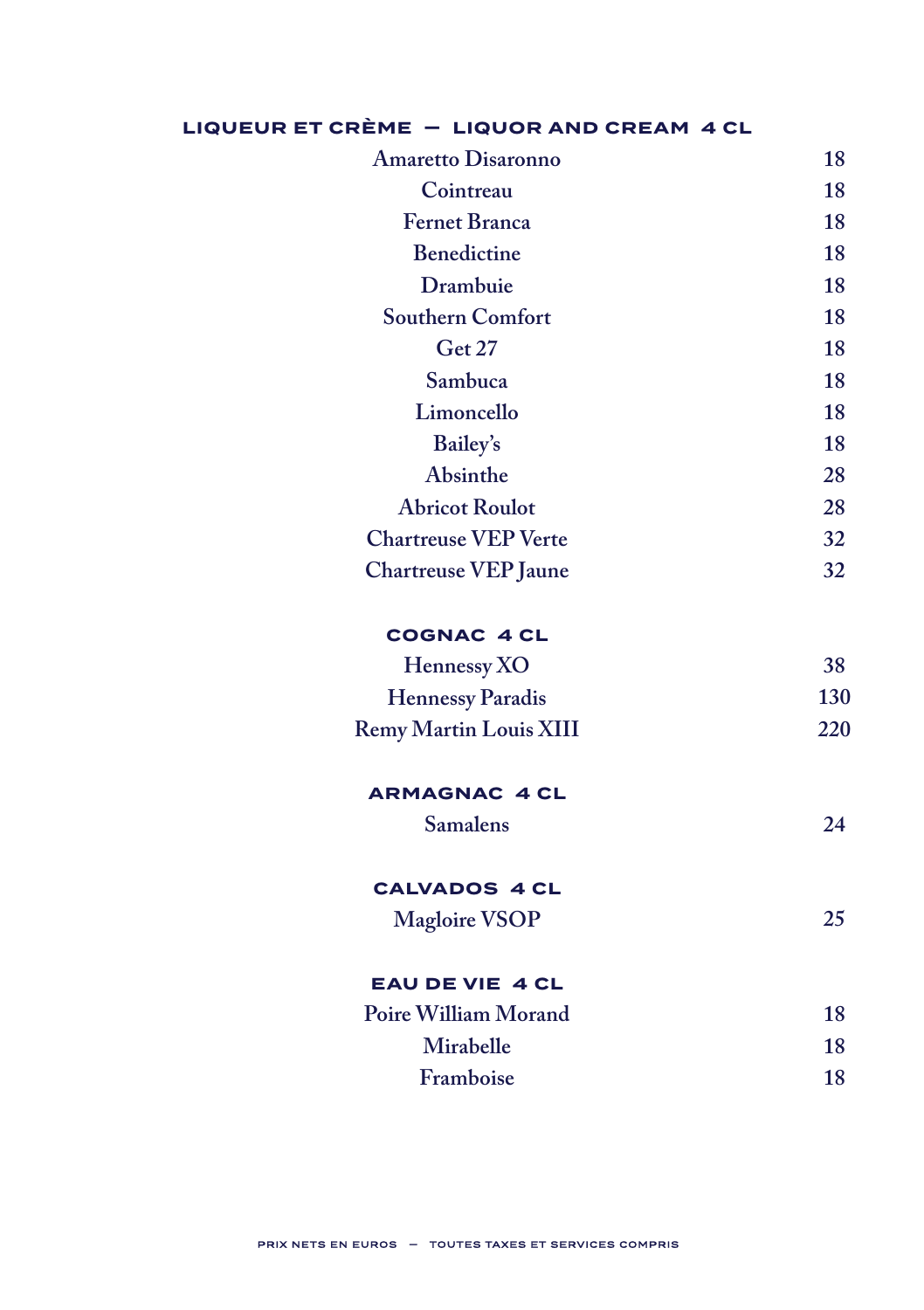# **SÉLECTION DE BOUTEILLE BOTTLE SELECTION 70 CL**

| Johnnie Walker Black Label | 260 |
|----------------------------|-----|
| Hendrick's                 | 260 |
| <b>Belvedere</b>           | 260 |
| <b>Grey Goose</b>          | 280 |
| Don Julio Reposado         | 320 |
| Zacapa 23                  | 420 |
| Casamigos Blanco           | 440 |
| <b>Beluga Gold Line</b>    | 640 |
| Don Julio 42               | 740 |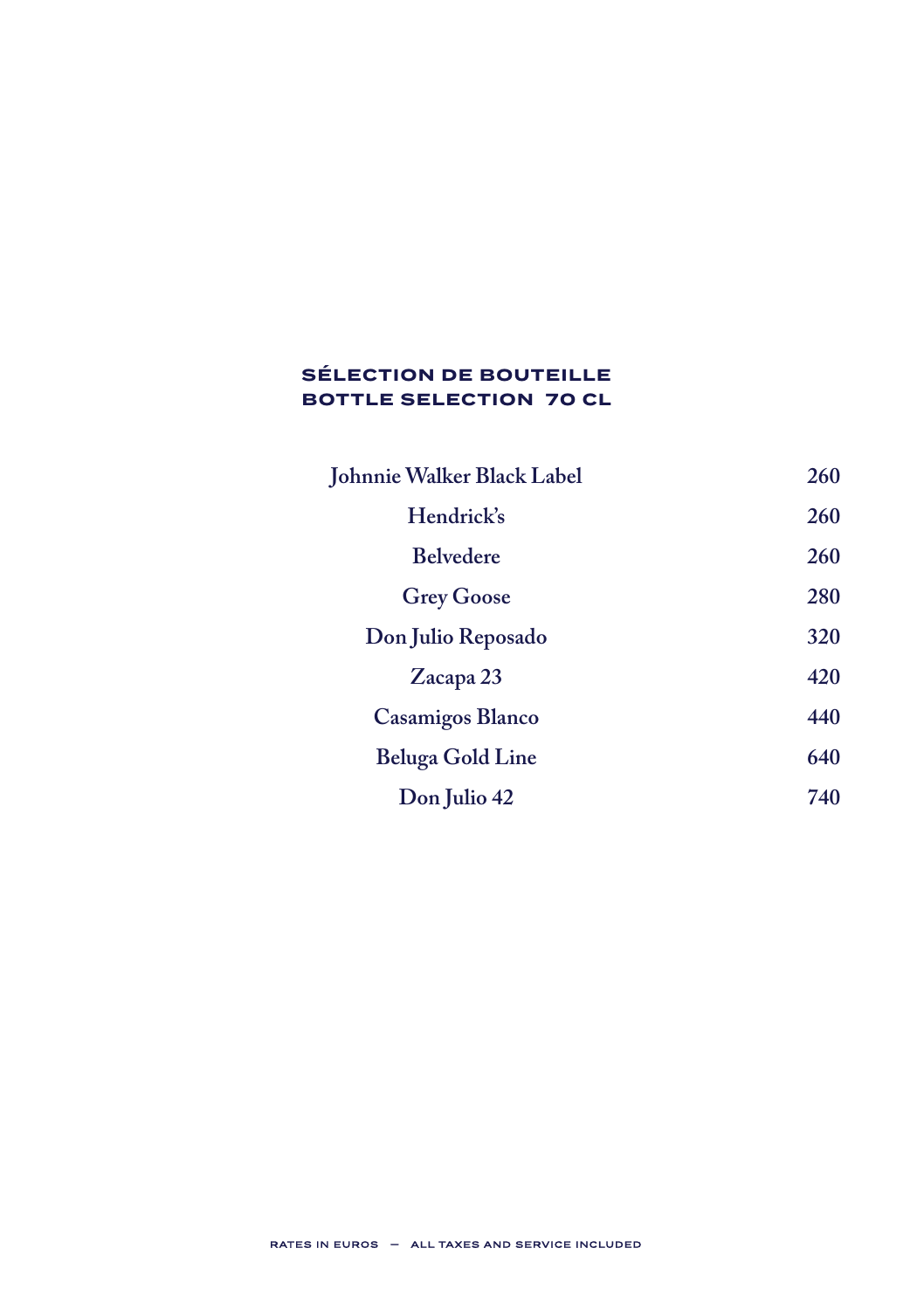# **PETITE FAIM — LITTLE HUNGER**

| Spaghetti à la Puttanesca                                                       | 22 |
|---------------------------------------------------------------------------------|----|
| Spaghetti alla Puttanesca                                                       |    |
| Burrata crémeuse                                                                | 22 |
| et tomates de nos maraîchers                                                    |    |
| Creamy burrata and tomatoes                                                     |    |
| from our market gardeners                                                       |    |
| Croque-monsieur au pain de campagne,<br>frites fraîches                         | 24 |
| Croque-monsieur, french fries                                                   |    |
| Saumon fumé et pain toasté<br>Smoked salmon and toasts                          | 26 |
| Club sandwich au poulet, frites fraîches<br>Chicken club sandwich, french fries | 26 |
|                                                                                 |    |
| Délices de fruits rouges<br>Mixed berries selection                             | 16 |
| Mousse au chocolat et noisette du Piémont,<br>coulis caramel                    | 18 |

*Chocolate mousse and caramel sauce*